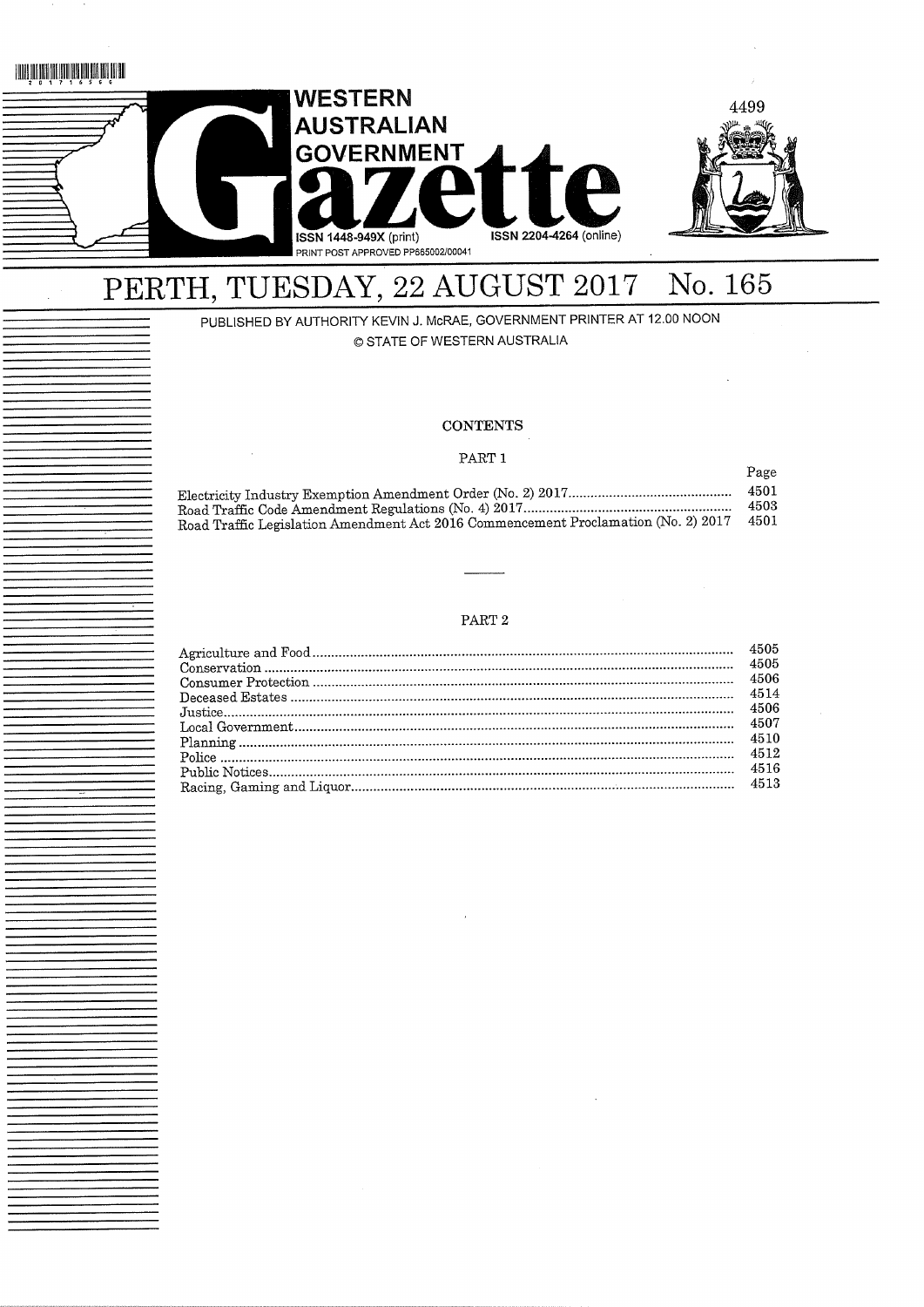# COURT SECURITY AND CUSTODIAL SERVICES ACT 1999 PERMIT DETAILS

ursuant to the provisions of section  $55(1)$  of the Court Security and Customial Services Act 1999, the Commissioner of the Department of Corrective Seryices has issued the following Permit to do High-Level Security Work—

| Surname  | <b>First Name(s)</b> | Permit Number | Permit Expiry Date |
|----------|----------------------|---------------|--------------------|
| Chislett | Peter Yorke          | BRS-170518    | 24 March 2022      |
| Movo     | Godfrey Prosper      | BRS-170517    | 24 March 2022      |

This notice is published under section 57(1) of the Court Security and Custodial Services Act 1999.

UE HOLI, Assistant Director,

Prisoner Transport and Custodial Services Contracts Management.

# LOCAL GOVERNMENT

LG401

# LOCAL GOVEENMENT ACT 1995

Shire of Capel

BASIS OF RATES

This notice, which is for public information only, is to confirm that—

I, Michael Connolly, being delegated by the Minister of the Grown to whom the administration of the Local Government Act 1995 is committed by the Governor, and acting pursuant to the  $t_{\text{tot}}$ section 6.28 (1) of that Act, hereby, and with effect from 25 July 2017, determined that the method of valuation to be used by the Shire of Capel, as the basis for a rate in respect of the land referred to the Schedule is to be the gross rental value of the land—

Schedule A

|           | Designated land                                                                                                                  |
|-----------|----------------------------------------------------------------------------------------------------------------------------------|
| UV to GRV | All those portions of land being Lot 583, Lot 610, Lot 611 and Lots 877 to 901<br>I inclusive as shown on Deposited Plan 410930. |

MICHAEL CONNOLLY, Deputy Director General—Regulation, Department of Local Government, Sport and Cultural Industries.

LG501

#### BUSH FIRES ACT 1954

City of Greater Geraldton (CGG) including Mullewa 2017-2018 FlREBREAK NOTICE

DEFINITIONS

Flammable Material

All combustible material, dead or alive, in isolation, clusters or aggregation with other combustible materials that, in the opinion of a CGG Fire Control Officer, is likely to fuel a fire. It includes, but is not limited to—

- Dead leaves, either on the ground or in gutters, fallen branches, long dry grass and weeds;
- Dry vegetative matter on mineral earth firebreaks; and
- Any tree within the Building Protection Zone or branch of a tree that may fall onto a building or, in the opinion of a CGG Fire Control Officer, constitute a fire risk.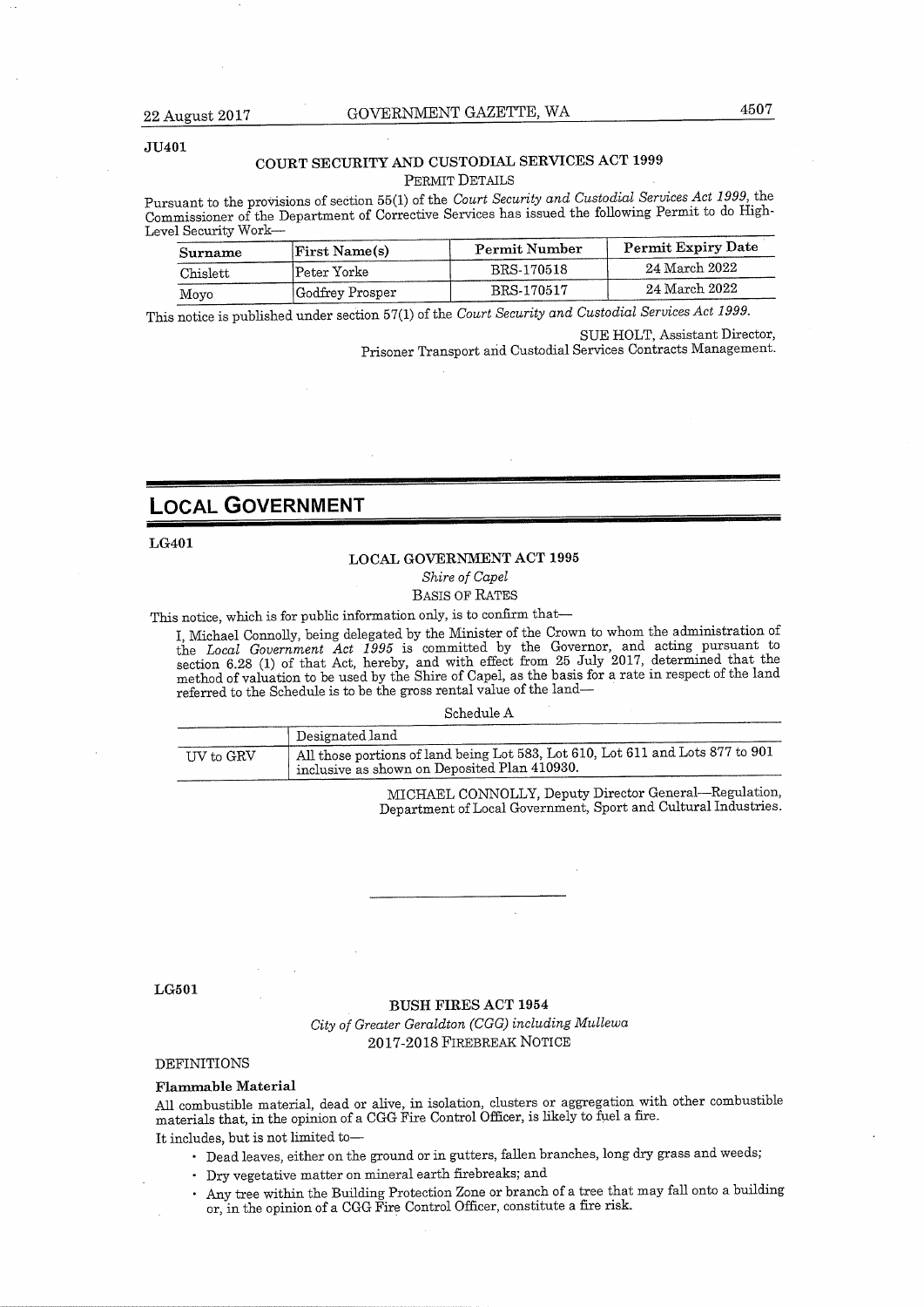It does not include—

- Vegetable patches, tended firewood stacks and timber, landscaped gardens, isolated planted shrubs, established natural or planted trees or patches of vegetation, that in the opinion of a Fire Control Officer, do not constitute an unacceptable fire risk;
- Slashed, mowed or mulched dry vegetative material that is less than 75mm in depth; and
- Distinct clusters of vegetation remote from boundaries and assets that in the opinion of a Fire Control Officer do not constitute an unacceptable fire risk.

#### Building Protection Zone

Is a fire protection zone—

- (a) in which aU flammable material should be totally removed from the zone;
- (b) which comprises an area with a minimum, clearance distance in all directions from the walls of the buildings or structures of at least 20 metres on flat land, which is to increase in aU directions by 10 metres for every 10 degrees increase in slope;
- (c) which accommodates a turning area for a heavy duty fire vehicle; and
- (d) which complies with the provisions of a Local Government adopted Fire Management Plan CFMP) or Town Planning Scheme (TPS) clause with respect to that property and the effect is such that the requirement under the FMP or TPS stipulates a greater area clear of flammable material or low fuel zone than required under part (b) above.

#### Mineral Earth

A mineral earth firebreak refers to the area being completely clear of everything but soil (bare earth)—can generally be achieved by ploughing or grading or early spraying that allows sufficient time for decomposition of dead grass/vegetation.

Fire Fighting Vehicle means a motor vehicle that—

- (a) Is capable of carrying at least  $400$  litres of water; and
- (b) Is fitted with a pump and at least 15 metres of hose with a minimum diameter of 19mm and capable of delivering water through an adjustable nozzle.

#### Bush

Includes trees, bushes, plants, stubble, scrub, and undergrowth of all kinds whatsoever whether alive or dead and whether standing or not standing and also a part of a tree, bush, plant or uadergrowth.

#### City of Greater Geraldton Firebreak and Fire Prevention Order

As a measure to assist in the control of bush fire, or to prevent the spread or extension of a bush fire which may occur, all owners and occupiers of land within the City of Greater Geraldton local government area are required by 5 October 2017 to clear firebreaks or take measures in accordance with this notice and maintain those firebreaks and measures in accordance with this notice up to and including 1 May 2018. Pursuant to the powers contained in Section 33 of the Bush Fires Act 1954, you are hereby required to undertake fire prevention measures as prescribed in Firebreak Standards.

Please read this guide carefaUy for the correct standards that apply to your property.

For any queries, please contact Infrastructure Services during office hours on 9956 6600.

In addition to the requirements of this Notice, the City may issue separate special orders to owners or occupiers if additional hazard reduction is considered necessary.

#### Firebreak Standards

# City of Greater Geraldton Fire Prevention—Minimum Standards

Small lots (under 0.4ha)—regardless of whether the land is vacant or has a building.

5 October 2017 to 1 May 2018—

- Blocks must have flammable material, mowed or slashed to a maximum height of 7.5cmploughing and rotary hoeiag are not permitted.
- All wattle bush must be removed from the block unless application is made to retain wattle prior to September 15 and approved. (See variation).
- Wattle bush must be managed on developed land.
- All structures and buildings must have a minimum of 3 metres clearance of all flammable material.

# Residential and Special Rural/Rural Eesidential/Rural Smallholding lots between 0.4 and 5ha

5 October 2017 to 1 May 2018—

- Firebreaks must be mineral earth (bare earth) a mimmum of 3 metres wide and have a minimum overhead clearance of 4 metres or have flammable material graded, mowed or slashed to a maximum height of 7.5cm over the entire property (excluding managed vegetation such as ornamental trees, distinct islands of vegetation remote from boundaries and assets).
- AH structures and buildings must have a minimum of 3 metres clearance of all flammable material. Structures include (private) power poles